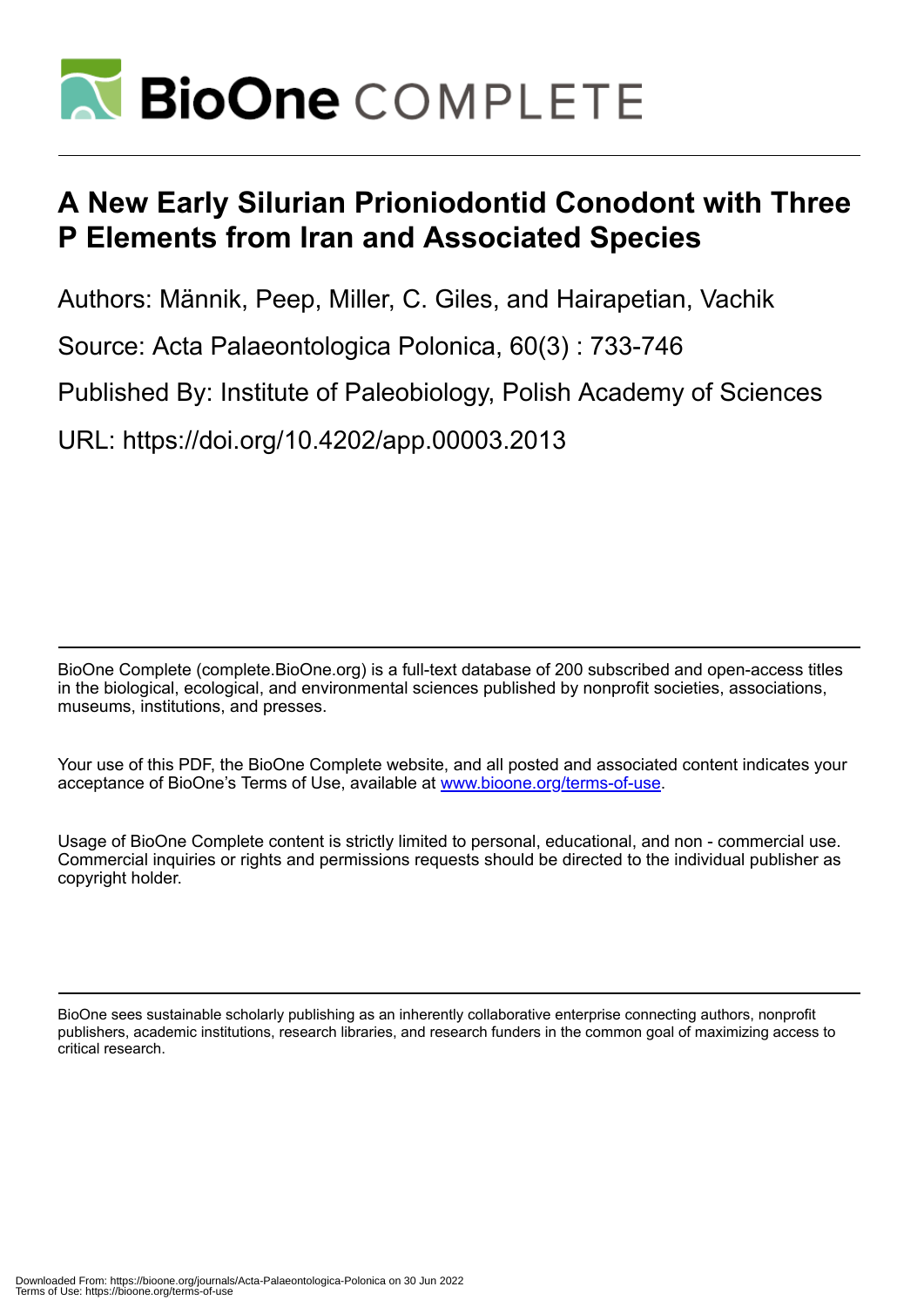# A new early Silurian prioniodontid conodont with three P elements from Iran and associated species

### PEEP MÄNNIK, C. GILES MILLER, and VACHIK HAIRAPETIAN



Männik, P., Miller, C.G., and Hairapetian, V. 2015. A new early Silurian prioniodontid conodont with three P elements from Iran and associated species. *Acta Palaeontologica Polonica* 60 (3): 733–746.

A prioniodontid conodont *Arianagnathus jafariani* gen. et sp. nov. from the late Llandovery part of the Niur Formation of the Derenjal Mountains, East Central Iran had an apparatus bearing 3 pairs of P elements. Pa elements of its apparatus are closest to those of *Icriodella sandersi* (Llandovery–Wenlock boundary interval, Wales, Great Britain) in the weak development of an icrion. Due to the small sample size not all S-elements have been identified but those present are similar to those described in the *Icriodella* and *Icriognathus* apparatuses. Based on similarities with previously described apparatus *Notiodella* we suggest that *Arianagnathus jafariani* gen. et sp. nov. probably had an apparatus of 17 elements. *Arianagnathus* is therefore an important additional example that has potential for aiding the future revision of the palaeobiological arrangement of elements within and the phylogeny of conodont apparatuses with 3 P elements, one of which is icrion bearing. The completely known apparatus of associated *Ozarkodina derenjalensis* sp. nov. shows similarity to some unnamed *Ozarkodina* from Wales, Great Britain. Many of the conodonts found in the Llandovery part of the studied section are cosmopolitan; the new conodont species seem to have their possible closest relatives in Avalonia.

Key words: Conodonta, taxonomy, Silurian, Llandovery, Iran.

*Peep Männik [peep.mannik@ttu.ee], Institute of Geology at Tallinn University of Technology, Ehitajate tee 5, 19086 Tallinn, Estonia.*

*C. Giles Miller [G.Miller@nhm.ac.uk], Department of Earth Science, Natural History Museum, London SW7 5BD, UK. Vachik Hairapetian [vachik@khuisf.ac.ir], Department of Geology, Khorasgan Branch, Islamic Azad University, PO Box 81595-158, Esfahan, Iran.*

Received 28 June 2013, accepted 7 October 2013, available online 11 October 2013.

Copyright © 2015 P. Männik et al. This is an open-access article distributed under the terms of the Creative Commons Attribution License, which permits unrestricted use, distribution, and reproduction in any medium, provided the original author and source are credited.

### Introduction

Illustrations and identifications of conodonts have recently been published from a section located in the Derenjal Mountains, East Central Iran (Fig. 1; Männik et al. 2013). The fauna includes a taxon with three pairs of P elements described below as *Arianagnathus jafariani* gen. et sp. nov. (named temporarily gen. et sp. nov. A aff. *Icriodella*? *sandersi* Mabillard and Aldridge, 1983; Männik et al. 2013). One of its P elements is icrion-bearing. A natural assemblage containing 17 elements including three pairs of P elements (one of which is also icrion-bearing) was described under a new genus *Notiodella* from the Upper Ordovician Soom Shale of South Africa (Aldridge et al. 2013). The discovery of bedding plane assemblages of *Notiodella* raises many questions regarding the composition of apparatuses assumed only from discrete element collections, particularly those with three pairs of P elements. One of the questions is related to the higher classification of icrion bearing taxa, another to the palaeo-

*Acta Palaeontol. Pol.* 60 (3): 733–746, 2015 http://dx.doi.org/10.4202/app.00003.2013

biological arrangement of elements in such apparatuses. Disarticulated collections of *Arianagnathus* gen. nov. from Iran provide another example of a genus with three P elements to add to several previously described genera and one that potentially conforms to the arrangement of the newly described apparatus *Notiodella*. A thorough revision of these taxa, their apparatus structures and phylogeny is required. Undoubtedly more material, both of *Arianagnathus* and also bedding plane assemblages of other taxa will be required to properly answer these questions. While this paper does not set out to do this, it provides a useful additional example to add to the data associated with these groups.

Both *Notiodella* and *Arianagnathus* gen. nov. are geographically limited (South Africa and Iran, respectively) and demonstrate great similarity to *Icriodella*. *Icriodella* is also sporadically distributed but known from Avalonia, Baltica, and Laurentia. Although the latest palaeogeographical reconstruction shows that present-day Iran was located far away from Baltica and Laurentia, on the other side of the Rheic Ocean, this seems not to have been a major migration barrier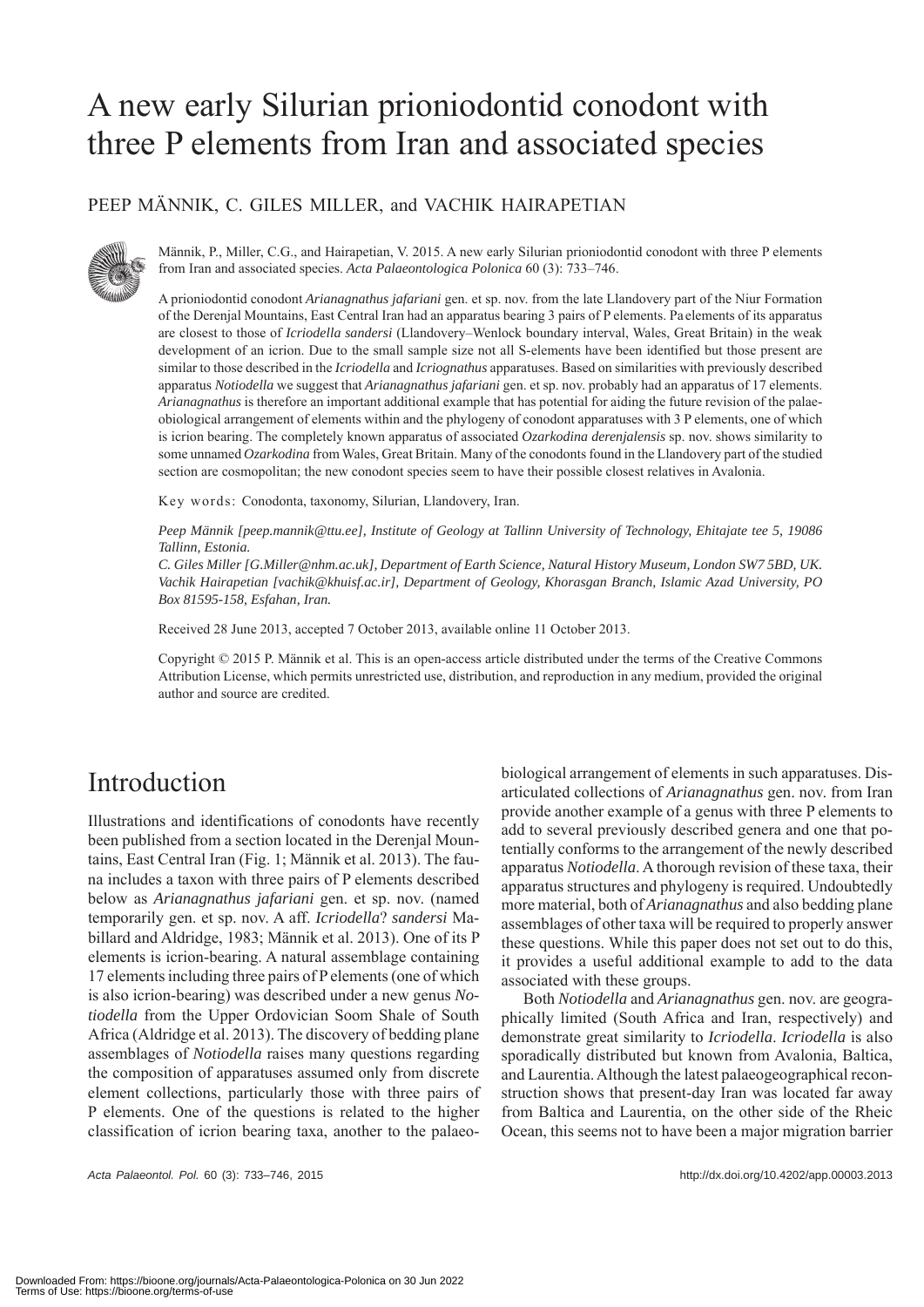

Fig. 1. A. Location of the study area in East Central Iran (asterisk). **B**. Studied area in the Derenjal Mountains (open frame indicates location of studied sections).

for many different organisms including the conodonts. Many of the conodonts found in the Llandovery part of the studied section of the Niur Formation are cosmopolitan. Several of the new conodont taxa (including *Arianagnathus* gen. nov.) to be described in this paper seem to have their possible closest relatives in Avalonia on the other side of the Rheic Ocean in the Marloes Bay section, SW Dyfed, Wales (Männik et al. 2013). Phlebolepidiform and loganelliiform thelodonts recovered from the part of the formation deposited in a shallow water carbonate ramp environment also provide evidence of a hitherto unknown southward dispersal of the thelodont genus *Loganellia* to the shelves of peri-Gondwana (Hairapetian et al. 2008). Nonpalaeocope ostracods recovered from the basal part of the formation, despite their mid-palaeolatitude peri-Gondwanan setting and isolation from low palaeolatitudes, show striking affinities with Late Ordovician and Early Silurian ostracod faunas of palaeo-equatorial/tropical Laurentia (Hairapetian et al. 2011). Conodonts from this section located in the Derenjal Mountains, East Central Iran, have high biostratigraphic potential and could be used for general regional Palaeozoic palaeogeographic reconstructions.

*Institutional abbreviations*.—NHMUK PM, Department of Earth Science, Natural History Museum, London, UK.

*Other abbreviations*.—CAI, Colour Alteration Index.

### Geological setting

The Niur Formation of Iran has been dated as Llandovery to Pridoli by various authors on the basis of its conodont, ostracod, thelodont, coral, and brachiopod faunas (e.g., Ruttner et al. 1968; Aldridge in Hamedi et al. 1997; Hairapetian et al. 2008, 2011; Männik et al. 2013). Some authors suggest that the uppermost part of the formation is Devonian in age (Walliser in Ruttner et al. 1968; Weddige 1984). Lists of Silurian conodonts occurring in the formation have been published by Ruttner et al. (1968) and Hamedi et al. (1997). Key conodont taxa recovered from the Niur Formation have underpinned recent studies on thelodonts (Hairapetian et al. 2008), nonpalaeocope ostracods (Hairapetian et al. 2011) and brachiopods (Hairapetian et al. 2012) and have helped to date the new taxa described in these papers. A review of all conodont studies concerning the Niur Formation, including lists of identifications as well as a review of all previous faunal studies can be found in Männik et al. (2013). As the emphasis of that study was to present the fauna in a stratigraphical context some taxa requiring further study were illustrated in open nomenclature with the intention of later describing them in more detail. The samples requiring further study and with the richest faunas were mainly from Llandovery age carbonate rocks in the middle part of the section. These were deposited in a shallow water carbonate ramp environment. This paper concentrates on this part of the section and aims to describe the new taxa previously left in open nomenclature.

The reference section of the Silurian Niur Formation is located about 65 km north-west of Tabas on the eastern side of the Dahaneh-e-Kolut Gorge in the Derenjal Mountains, East Central Iran, and has a total thickness of 551.75 m. The Silurian outcrops are exposed on three major hills A–C. The conodonts described here come from samples from Hill B, from the topmost Unit 6 (S12), from Unit 7 (S15–S17) and from Unit 11 (S18 and S19) (Fig. 2). Full details of all samples studied for conodonts from the section have been pro-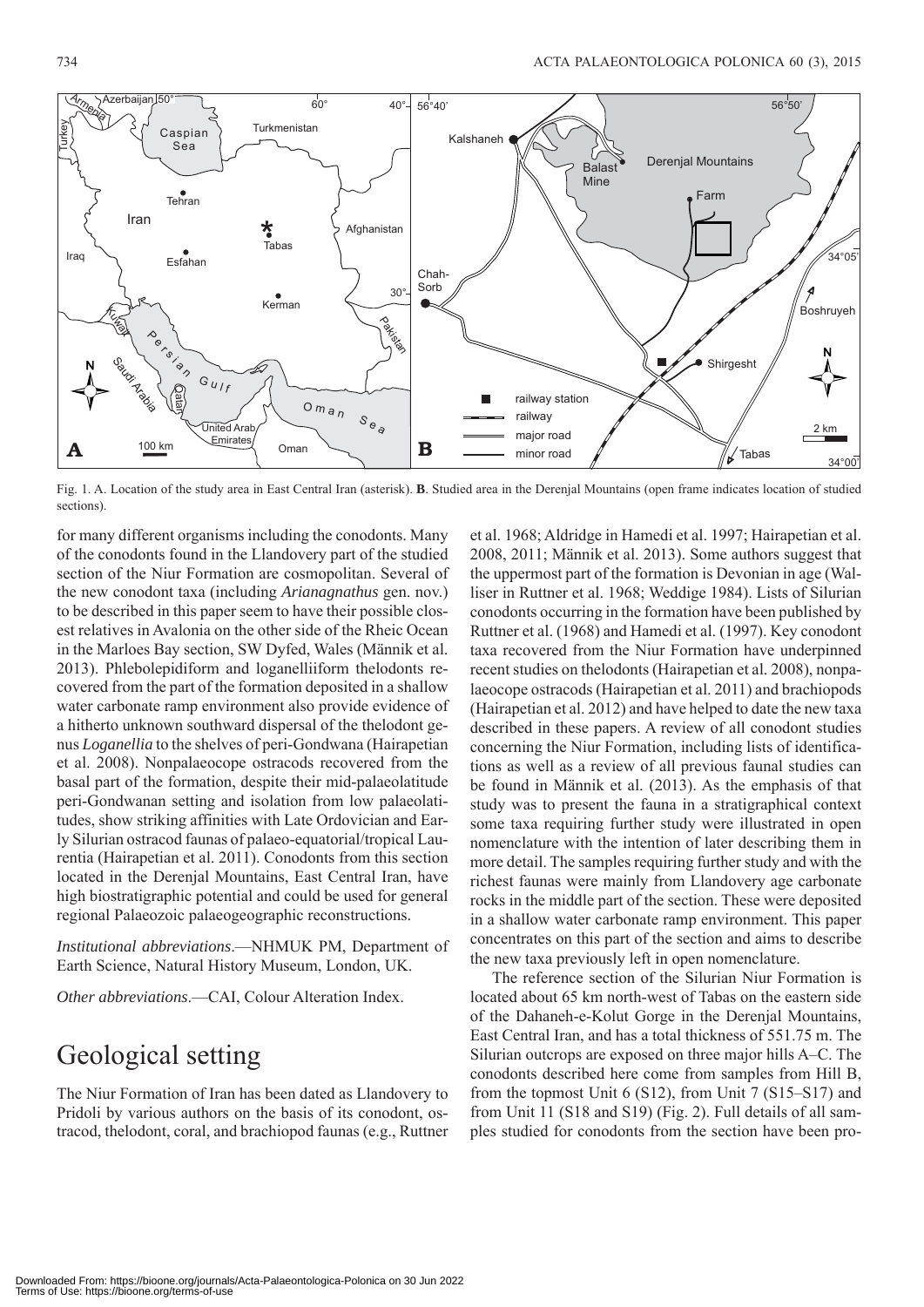

Fig. 2. Distribution of conodonts in strata exposed on Hill B, for details see Männik et al. (2013). Arrows below and above the log indicate that the section continues in both directions. Samples: location and number of sample (total number of specimens in a sample), only productive samples are indicated. Taxa in bold are described in this paper, arrow at the upper end of distribution line of *Oulodus* spp. indicates that this taxon also occurs in higher strata. Conodont zones modified from Cramer et al. (2011), grey boxes indicate zones which were recognised in the studied section. Abbreviations: a., amorphognathoides; R., Rhuddanian.

identification of a taxon (cf., ?)

vided by Männik et al. (2013); a description of the samples studied here are included below.

siltstone with shale sandstone

ΞΞ

4

 $\frac{1}{2}$ 

Sample S12 was taken 6.48 m from the base of Unit 6 that consists of 6.72 m of thinly bedded brown sandy limestone with silicified brachiopods. Samples S15–S17 come from the upper half of Unit 7, S15 was taken 19.40 m, S16 28.50 m, and S17 31.00 m above the base of the unit. This unit consists of 33.80 m of medium to thin bedded grey to brown bioclastic packstone and grainstone rich in brachiopods, corals, bryozoans, orthoconic nautiloids, and tentaculites. Flügel and Saleh (1970) reported the Llandovery rugose corals *Grewingkia*, *Schlotheimophyllum*, *Streptelasma, Tenuiphyllum*, *Tryplasma*, and *Paliphyllum*, from Hill A and the limestone interval in the middle part of Hill B where our samples were taken. The conodont *Distomodus staurognathoides* (Walliser, 1964) in sample S12 indicates that this level, and the strata above, cannot be older than mid Aeronian. This agrees with the dating based on ostracods; *Pachydomella wolfei* Copeland, 1974, *Steusloffina cuneata*  (Steusloff, 1895), *Arcuaria*? *triangulata* Neckaja, 1958 and *Punctobeecherella punctata* Copeland, 1974 in association with pentamerid brachiopods from Hill A (Unit 2) suggest a mid Aeronian age for these strata (Hairapetian et al. 2011). Hence, it is evident that samples S12–S17 were taken from strata no older than mid Aeronian but probably latest Aeronian or earliest Telychian in age (Männik et al. 2013). Sample S18 was taken 7.80 m and S19 10.77 m above the base of the Unit 11 that consists of 11.67 m of thinly bedded grey bioclastic mudstone, wackestone and grainstone with brachiopods and corals. Männik et al. (2013) report *Pterospathodus amorphognathoides lennarti* Männik, 1998 from sample S19 indicating a roughly mid-Telychian age for this level. Only the last two samples yield *Arianagnathus* gen. nov., 4 specimens in sample S18 and 174 in sample S19. In the last sample it forms about 48% of the assemblage.

Aspelundia? expansa

### Material and methods

Samples were collected in 2004 and 2007 and ranged in size from 0.5 to 3 kg. All samples were dissolved in a buffered solution of 10% acetic acid using standard methods and productive samples yielded between 2 and 361 conodonts. The lowest sieve size was 15.6 μm and each residue was picked in its entirety without using heavy liquid separation tech-

R.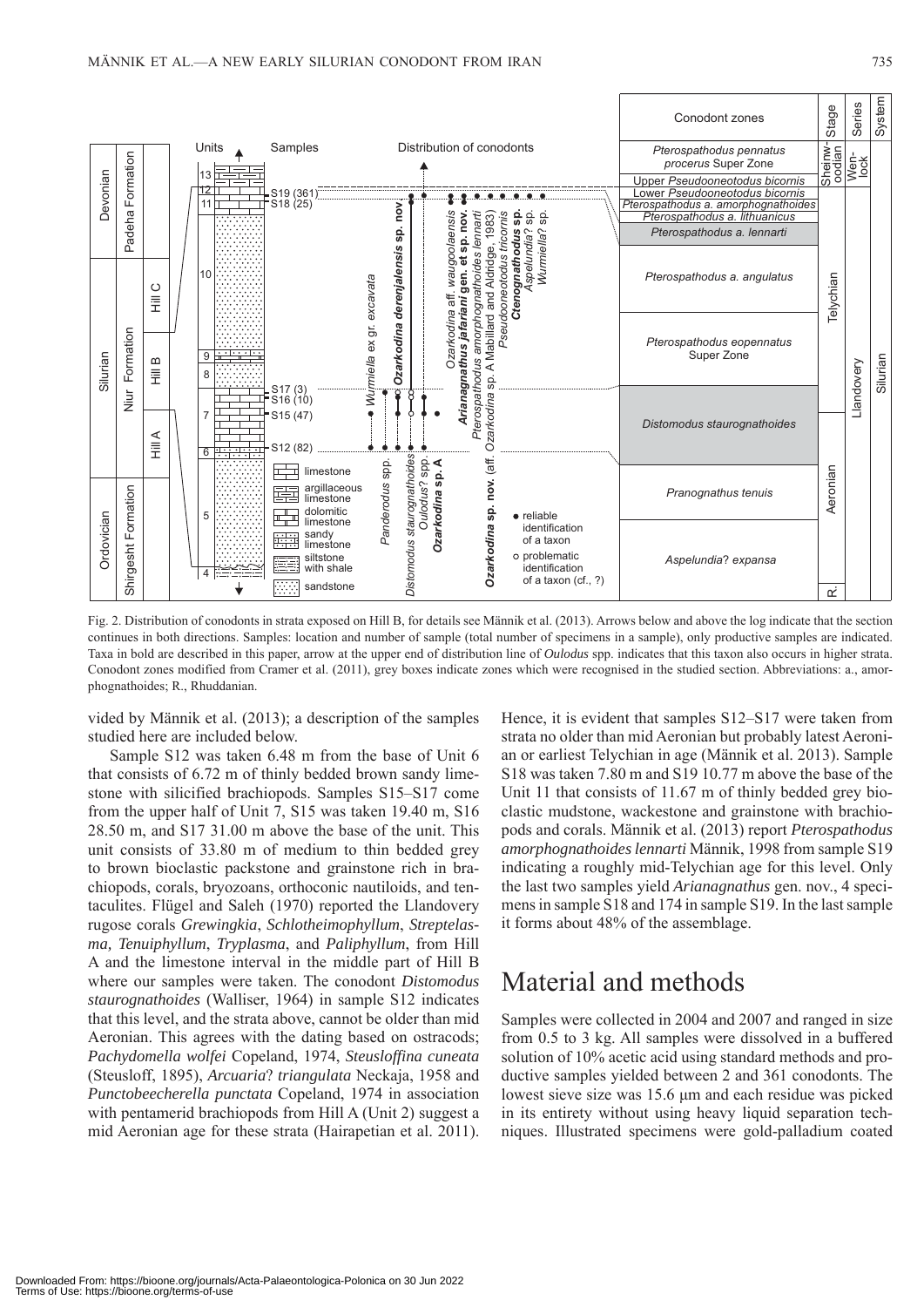and photographed using a Phillips XL-30 scanning electron microscope at the Natural History Museum. Preservation of the material is quite poor as most of the specimens are broken. The conodonts are brown to dark brown in colour (CAI  $= 3-4$ ) and no white matter is visible. All figured specimens and assemblage slides are deposited at the NHMUK.

Where positional homology of elements in an apparatus has been determined, either from natural assemblages or through direct comparison with natural assemblages, we follow homology-based notation identifying  $P_1-P_4$ , M, and  $S_0-S_4$  $(P_n-S_n)$  elements outlined by Purnell et al. (2000). When there is no evidence for homology between different element types, the traditional Pa, Pb, Pc, M, Sa, Sb, Sc notation introduced by Sweet and Schönlaub (1975) and modified by Cooper (1975) and Sweet (1981, 1988) has been followed. In descriptions of elements the terms "anterior", "posterior", "lateral", "inner", "outer", "upper", and "lower" are used in the conventional sense for isolated conodont elements (see Sweet 1981, 1988), and do not refer to biological orientation in the animal.

### Composition of the new apparatus

Reconstructions of conodont apparatuses are mainly based on scattered elements dispersed in the sediment after the death and decomposition of the animals. On rare occassions, parts of or complete apparatuses as fused clusters or bedding plane assemblages can be found. However, only such finds provide unequivocal evidence about the structure of conodont apparatuses and can be used as templates for the reconstruction of the apparatuses of taxa that are known only from scattered elements. Based on the available natural assemblages two main groups of apparatuses composed of ramiform and/or platform elements are known: apparatuses of 15 (most common) and of 19 elements. The second group is currently represented only by the genus *Promissum*. Recently, a natural assemblage of a new conodont taxon, *Notiodella keblon*, containing 17 elements was described from the Upper Ordovician Soom Shale of South Africa (Aldridge et al. 2013). This apparatus comprises three paired P elements  $(P_1,$  $P_2$ , and  $P_3$ ;  $P_1$  is icrion-bearing), paired M, S<sub>1</sub>, S<sub>2</sub>, S<sub>3</sub>, and S<sub>4</sub> elements, and an unpaired  $S_0$  element. This was the first time that a 17-element apparatus plan has been unequivocally demonstrated in conodonts.

The new Iranian apparatus, *Arianagnathus* gen. nov., also has three pairs of P elements (Pa, Pb, Pc). Additionally, paired M, Sc,  $Sb_1$ ,  $Sb_2$  and an unpaired Sa element can be recognised in our collection. Some other Silurian prioniodontid apparatuses are also known to include three pairs of P elements, for example *Pranognathus* (Männik and Aldridge 1989), *Astropentagnathus* (Armstrong 1990), and *Coryssognathus* (Miller and Aldridge 1993). All these reconstructions are based on assemblages of discrete elements only. In general morphology, the new apparatus displays great similarity to that of *Icriodella*. However, only two pairs of P elements (Pa and Pb) are known in the *Icriodella* apparatus (Sweet 1988), although Aldridge et al. (2013), based on great general similarity between the *Icriodella* and *Notiodella* apparatuses, proposed that there might be a third P element in the *Icriodella* apparatus. This still remains to be shown. Following the cladistic classification of Donoghue et al. (2008) in which *Icriodella* is placed in the Family Balognathidae, Aldridge et al. (2013) assign *Notiodella*, like the similar *Icriodella*, to the same family. However, they do not exclude the possibility that the inclusion of additional (new) icrion-bearing taxa to the analysis, might result in the resolution of a distinct clade referable to the family Icriodontidae Müller and Müller, 1957. Dzik (1991) has previously suggested that *Icriodella* might be accommodated in this family. As the apparatus of *Arianagnathus* gen. nov. described below is closest to *Notiodella* and as *Notiodella* was assigned to the family Balognathidae sensu Donoghue et al. (2008) by Aldridge et al. (2013), we tentatively consider this new taxon also to be a representative of the same family. The Icriodontidae/Balognathidae family issue may only be resolved when/if further bedding plane material is uncovered. Until then we follow the classification of Donoghue et al. (2008) in the following systematic section.

### Systematic palaeontology

Phylum Chordata Bateson, 1886 Class Conodonta Eichenberg, 1930 Division Prioniodontida Dzik, 1976 Family ?Balognathidae Hass, 1959

Genus *Arianagnathus* nov.

*Etymology*: After *Ariana*, older Latinized geographical name of the eastern part of the country from which the type material originated. *Type species*: *Arianagnathus jafariani* sp. nov., by monotypy; see below.

*Diagnosis*.—An apparatus consisting of at least 14 paired elements: Pa, Pb, Pc, M, Sc,  $Sb_1$ ,  $Sb_2$ , and a single symmetrical Sa element. Pa, Pb, and M elements are diagnostic: Pa element pastiniscaphate, thin-walled and broad-based with short posterior process bearing low, broad denticles, anterior

Fig. 3. Prioniodontid conodont *Arianagnathus jafariani* gen. et sp. nov from Llandovery (Silurian) of Derenjal Mountains, East Central Iran, Hill B → (sample S19).  $\bf{A}-\bf{D}$ . Pa elements.  $\bf{A}$ . Sinistral element, NHMUK PM X 3623, in upper  $(A_1)$ , inner lateral  $(A_2)$ , outer lateral  $(A_3)$ , and lower  $(A_4)$  views.  $\bf{B}$ . Dextral element, NHMUK PM X 3603, in outer lateral  $(B_1)$ , upper  $(B_2)$ , inner lateral  $(B_3)$ , and lower  $(B_4)$  views. **C**. Dextral element, NHMUK PM X 3624, in upper  $(C_1)$ , inner lateral  $(C_2)$ , lower  $(C_3)$ , and outer lateral  $(C_4)$  views. **D**. Sinistral element, NHMUK PM X 3625, in inner lateral  $(D_1)$ , lower  $(D_2)$ , outer lateral  $(D_3)$ , and upper  $(D_4)$  views. **E–I**. Pb elements. **E**. Dextral element, NHMUK PM X 3626, in inner lateral  $(E_1)$ , upper  $(E_2)$ , lower  $(E_3)$ , outer lateral  $(E_4)$ , and posterior  $(E_5)$  views. **F**. Dextral element, NHMUK PM X 3604, in upper  $(F_1)$  and lower  $(F_2)$  views. **G**. Dextral element, NHMUK PM X 3627, in outer lateral  $(G_1)$  and upper  $(G_2)$  views. **H**. ?Sinistral element, NHMUK PM X 3628, in lower  $(H_1)$  and upper  $(H_2)$  views (posterior process preserved). **I**. Dextral element, NHMUK PM X 3629, in upper view. Scale bars 0.1 mm.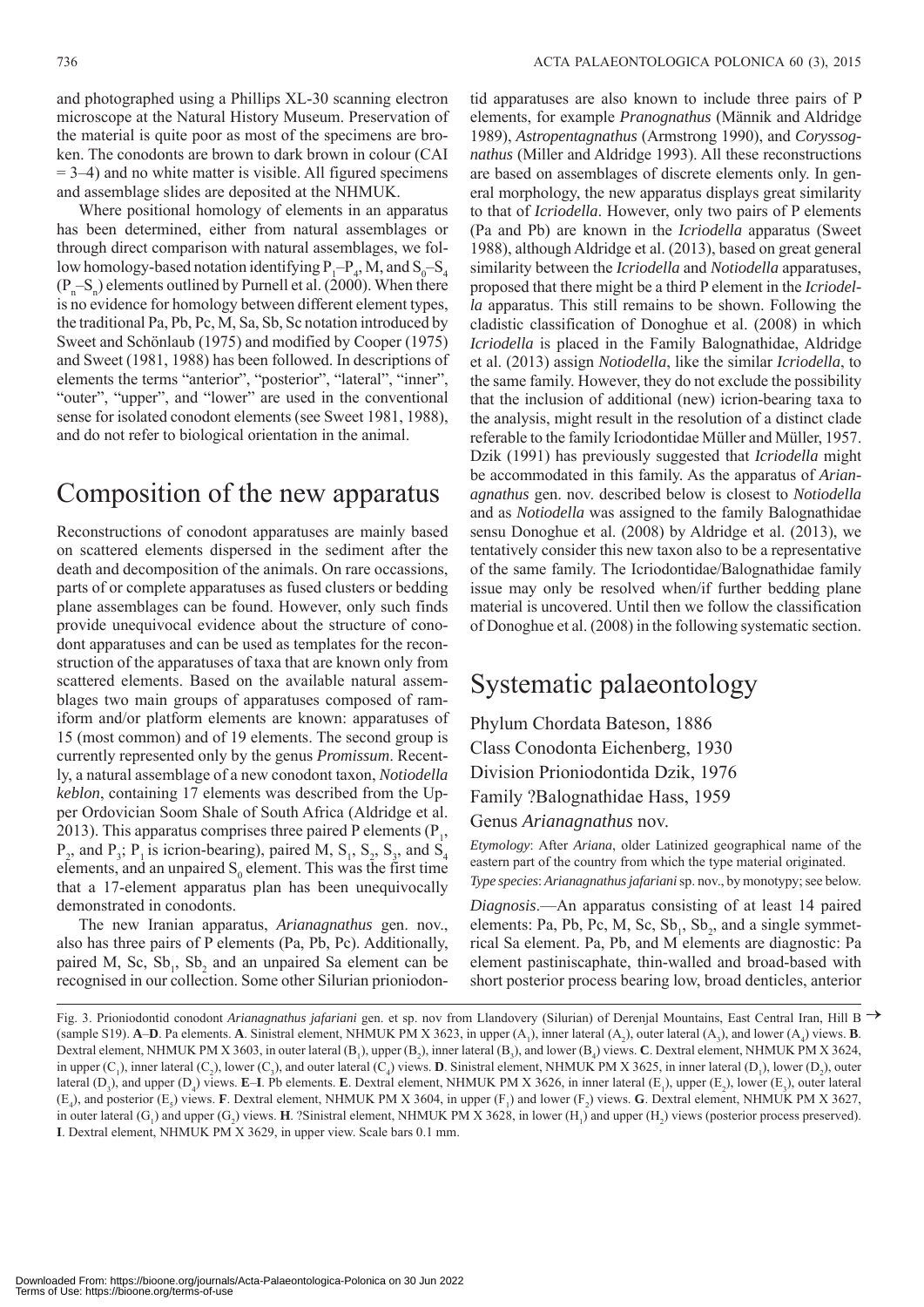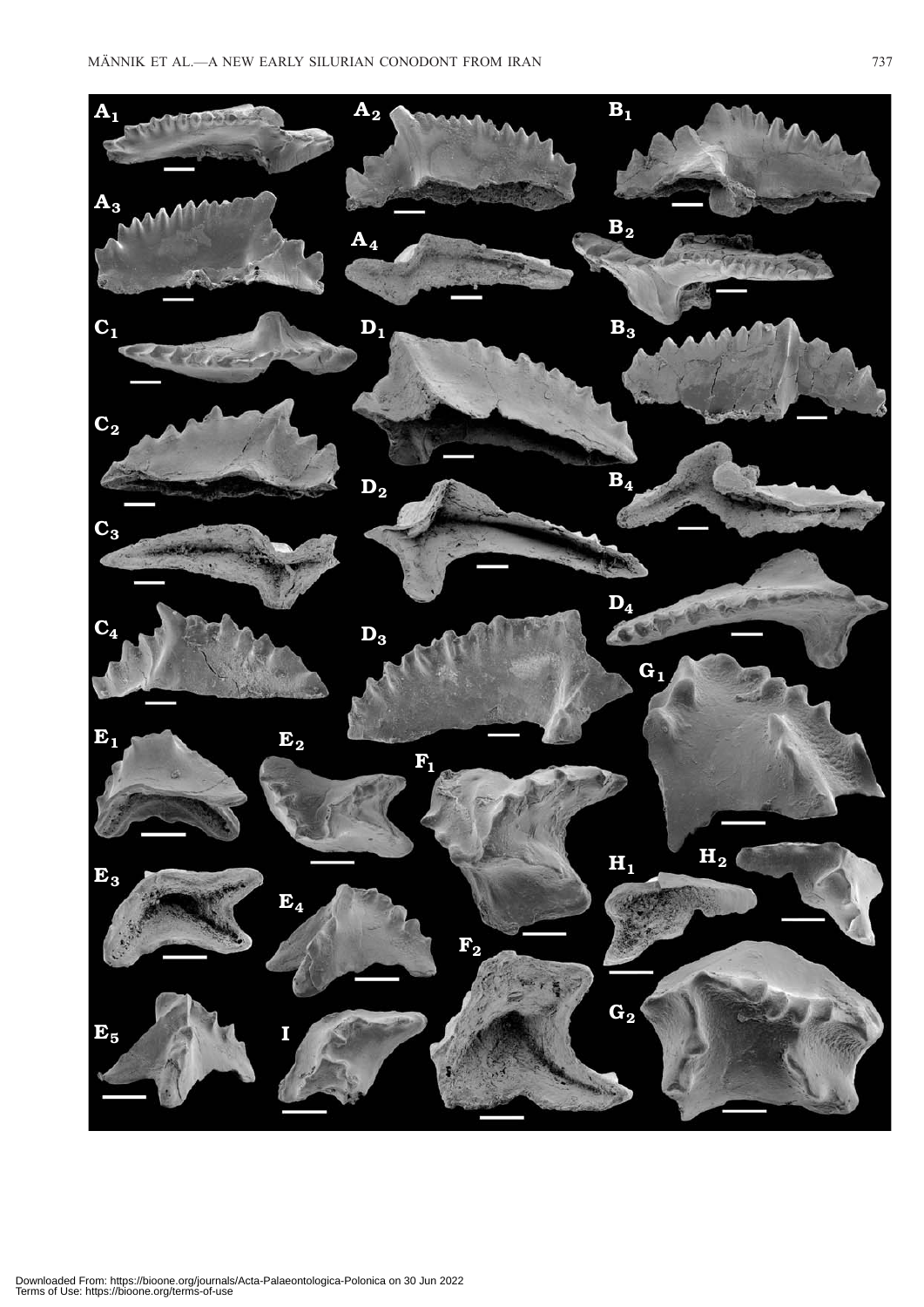process long with low denticles that thicken perpendicular to the blade to form short ridges of icriodelliform aspect that widen towards termination of process. Pb element pastiniscaphate, sub-triangular to quadrangular in upper view with widely opened deep basal cavity. Three main processes bearing rows of low denticles with the main denticle row arranged sigmoidally, also with short ridges of icriodelliform aspect perpendicular to the blade that are better developed distally. M element dolabrate with short anticusp and denticulate posterior process, on which denticle at the base of the cusp partly overlaps it.

*Stratigraphic and geographic range*.—Telychian (Llandovery, Silurian); Iran.

#### *Arianagnathus jafariani* sp. nov.

Figs. 3, 4.

- ?1980 *Ozarkodina* n. sp. A. Helfrich, 1980; Helfrich 1980: 568, pl. 1: 13–15. Pa element.
- 2013 Gen. et sp. nov. A (aff. *I*.? *sandersi* Mabillard and Aldridge, 1983); Männik et al. 2013: 10, fig. 4: r–s. Pa and Pb elements.

*Etymology*: After late Professor Mohammad Ali Jafarian (Esfahan), in recognition of his studies on Late Devonian brachiopods and regional stratigraphy.

*Holotype*: NHMUK PM X 3626, Pb element (Fig. 3E).

*Type locality*: A section located about 65 km north-west of Tabas, on the eastern side of the Dahaneh-e-Kolut Gorge in the Derenjal Mountains, East Central Iran; Hill B, uppermost Unit 11 (sample S19).

*Type horizon*: *Pterospathodus amorphognathoides lennarti* Conodont Zone, Telychian, Llandovery, Silurian.

*Diagnosis*.—Same as for genus.

*Material*.— 178 specimens: Pa element, 80; Pb, 16; Pc, 26; M, 26; Sc, 2; Sb<sub>1</sub>, 10; Sb<sub>2</sub>, 13; Sa, 5.

*Description*.—*Pa element* (Fig. 3A–D): Pastiniscaphate, very slightly S-shaped in upper view, with a stout low posteriorly inclined cusp situated close to posterior end of element. Anterior process long, slightly curved to outer side of element, and bearing up to 13 low denticles which thicken perpendicular to blade forming short ridges of icriodelliform aspect that get progressively wider from mid-blade towards termination of process. Height of anterior process decreases gradually away from cusp and more rapidly towards termination of process. Process can end abruptly or taper to a point. Posterior process short with 3–5 low, broad denticles that rapidly decrease in height distally. Basal cavity deep, thinwalled and open below entire element. Inner lateral flare of cavity lip located beneath cusp, usually bears distinct medial ridge that extends into lateral face of cusp (Fig.  $3A_2$ ,  $B_3$ ,  $C_2$ ,

D<sub>1</sub>). Outer lateral flare of cavity lip better developed and slightly to posterior of inner flare. Some specimens also bear a distinct medial ridge on outer flare extending into lateral face of first or second denticle on posterior process and not up side of cusp (Fig.  $3B_1$ ,  $B_2$ ,  $C_4$ ,  $D_3$ ). Some larger specimens with outer flare developed into short process with indistinct distal denticles (Fig.  $3D_3$ ,  $D_4$ ).

*Pb element* (Fig. 3E–I): Pastiniscaphate, sub-triangular to quadrangular in upper view with three main processes bearing rows of low denticles with main denticle row arranged sigmoidally. On dextral elements main row of denticles curve smoothly into an S-shape (Fig. 3 $E_2$ ,  $F_1$ ,  $G_2$ , I), on sinistral elements (Fig. 3H?) probably a reverse S-shape, although only specimen is incomplete. Denticles in main denticle row widen distally to short ridges of icriodelliform aspect. Cusp at junction point of processes, indistinct from denticles. Basal cavity deepest below the cusp and opens along the whole element. On larger specimens, more quadrangular in outline (Fig.  $3F_1$ ), margins of basal cavity become strongly flared and additional ridges, sometimes denticulated, appear on the outer side between the main rows of denticles (Fig.  $3G_2$ ).

*Pc element* (Fig. 4A, B): Pastinate with tall slightly curved cusp. Cusp triangular in transverse section, anterior and posterior edges sharp, inner face almost flat. All three processes short and pointed towards base with up to three low denticles. Distinct ridge continues up outer face of cusp from denticles on base of outer lateral process (Fig.  $4A, B<sub>1</sub>$ ). Basal cavity deeply excavated and extends below entire element.

*M element* (Fig. 4C, E): Dolabrate with tall inwardly inclined and blade-like cusp. Anterior and posterior edges of cusp sharp, outer lateral face gently convex, inner lateral face gently convex near cusp tip but becoming increasingly convex downwards to produce an inwardly flared basal cavity margin. Margin is pinched at base of cusp; occasionally a weak ridge is developed at this point and extends to base of cusp. Anterior edge of cusp continues to short anticusp. Posterior process straight, inclined downwards and bearing up to four tall, discrete denticles. Denticle closest to cusp inclined inwards towards base of cusp and partly overlaps it on inner side (Fig.  $4C_1$ ,  $C_2$ ,  $E_2$ ). Basal cavity triangular and deep, extending below whole element.

*Sc element* (Fig. 4D): Bipennate with short posterior and inner lateral processes both probably bearing a single denticle. Inner lateral process slender and inwardly pointed; posterior process denticle better developed with broad base. Basal cavity deep beneath cusp and filled with well preserved basal body.

Sb<sub>1</sub> element (Fig. 4F, J): Asymmetrical tertiopedate with

Fig. 4. Prioniodontid conodont *Arianagnathus jafariani* gen. et sp. nov. from Llandovery (Silurian) of Derenjal Mountains, East Central Iran, Hill B (sam-→ ple S19). **A**, **B**. Pc elements. **A**. Dextral element, NHMUK PM X 3630, in outer lateral view. **B**. Sinistral element, NHMUK PM X 3631, in outer lateral  $(B_1)$ , inner lateral  $(B_2)$ , and lower  $(B_3)$  views. **C**, **E**. M elements. **C**. Dextral element, NHMUK PM X 3632, in lower  $(C_1)$ , inner lateral  $(C_2)$ , posterior  $(C_3)$ , and outer lateral  $(C_4)$  views. **E**. Dextral element, NHMUK PM X 3634, in inner lateral  $(E_1)$  and lower  $(E_2)$  views. **D**. Sc element, NHMUK PM X 3633, in outer lateral  $(D_1)$ , lower  $(D_2)$ , and inner lateral  $(D_3)$  views. **F**, **J**. Sb<sub>1</sub> elements. **F**. Dextral element, NHMUK PM X 3635, in posterior (F<sub>1</sub>), outer lateral  $(F_2)$ , and inner lateral  $(F_3)$  views. **J**. Sinistral element, NHMUK PM X 3639, in posterior  $(J_1)$  and outer lateral  $(J_2)$  views. **G**. Sa element, NHMUK PM X 3636, in lateral (G<sub>1</sub>) and posterior (G<sub>2</sub>) views. **H**. Dextral Sb<sub>2</sub> element, NHMUK PM X 3637, in posterior (H<sub>1</sub>) and inner lateral (H<sub>2</sub>) views. **I**. Dextral Sb<sub>2</sub> element, NHMUK PM X 3638, in posterior  $(I_1)$ , lower  $(I_2)$ , and outer lateral  $(I_3)$  views. Scale bars 0.1 mm.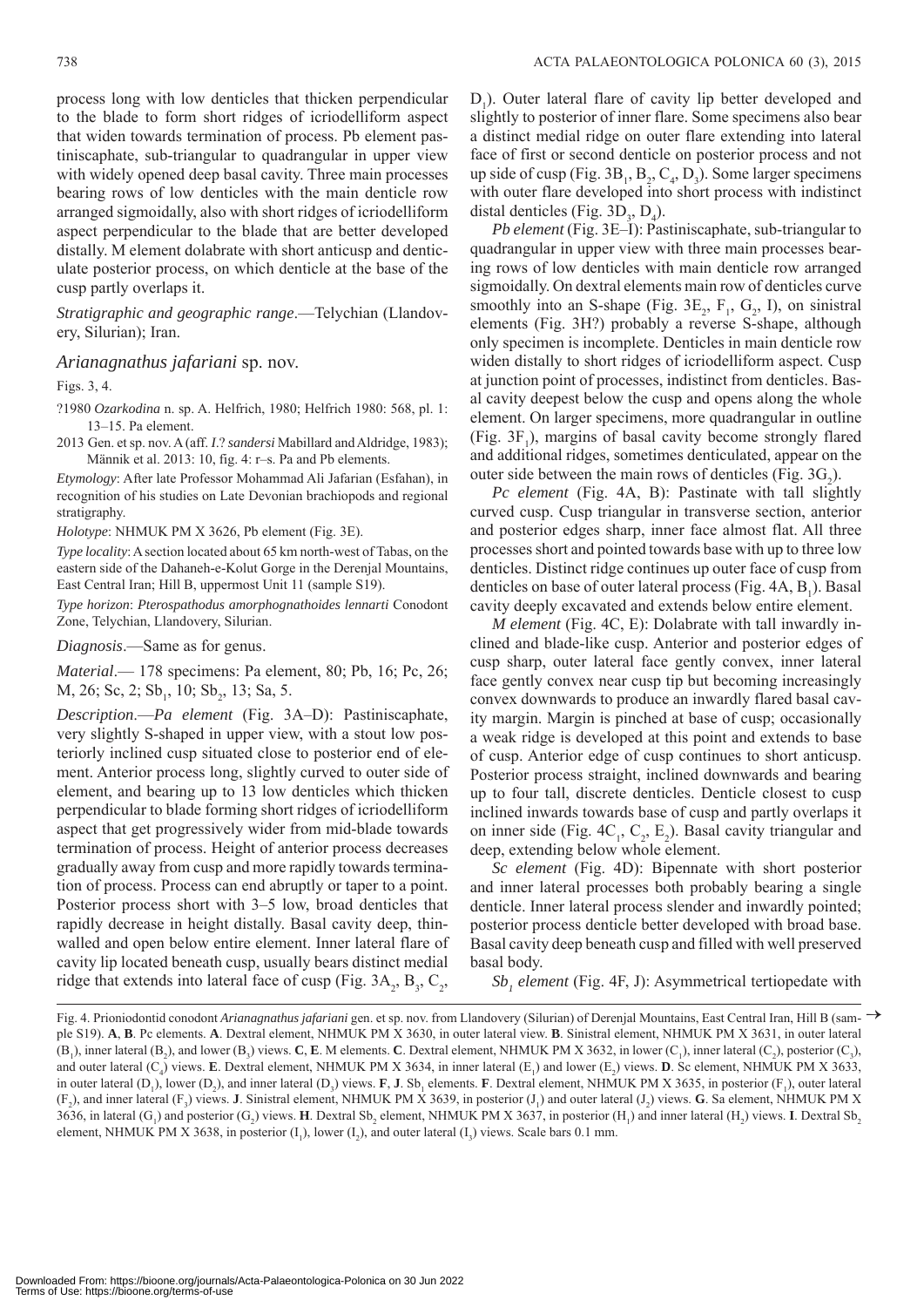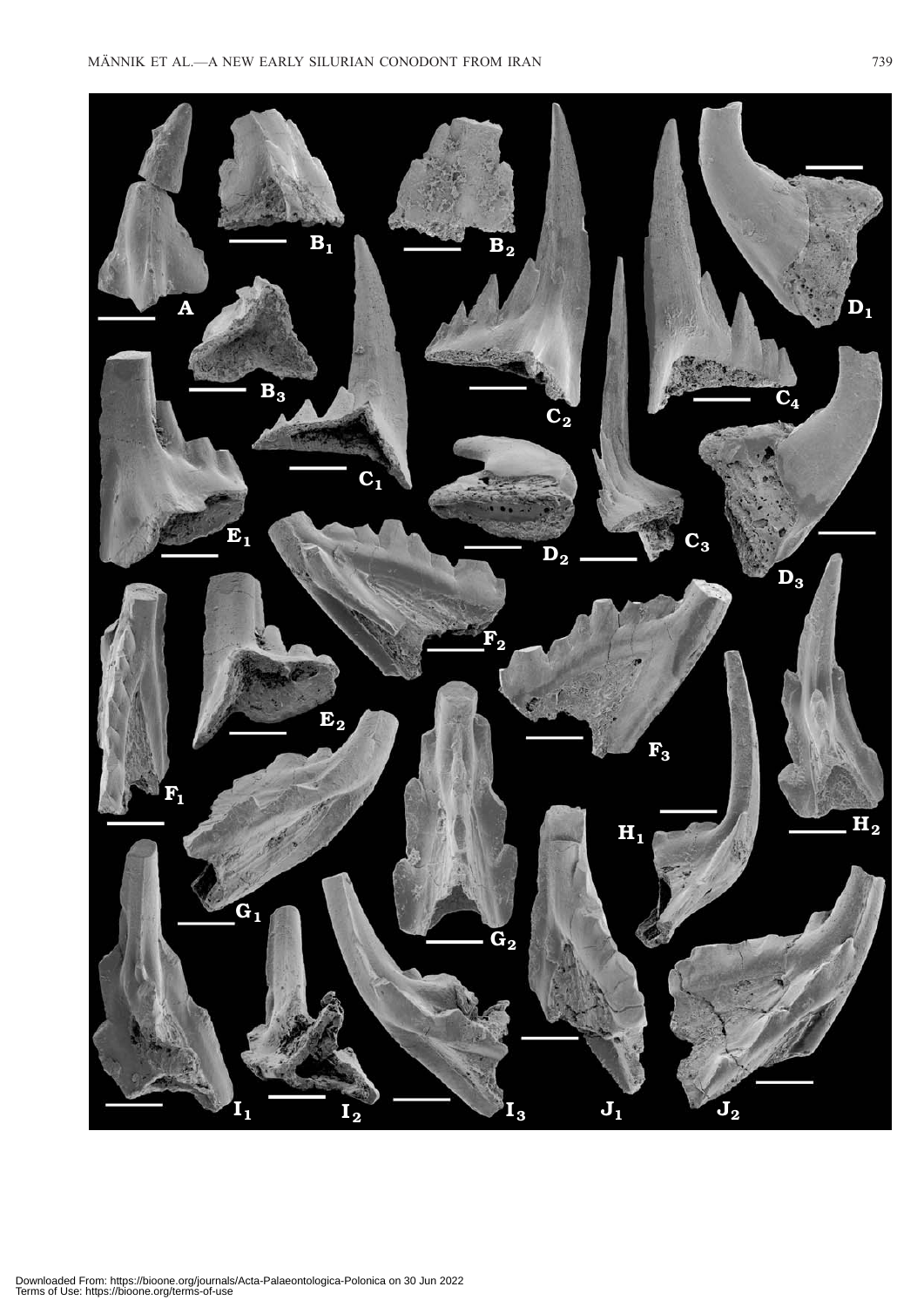reclined cusp. Anterior face of cusp rounded, posterior face bears a medial ridge that extends to denticle row on long slightly downward and inwardly curved posterior process. The process bears up to six laterally compressed, irregular, erect denticles that are slightly fused at base. Cusp continues downwards to an adenticulate inner lateral process. A distinct high ridge is present on inner lateral side of cusp and continues along entire length of process. Steeply downwardly directed outer lateral process bears 1–4 denticles. Basal cavity full of basal body in all specimens available.

Sb<sub>2</sub> element (Fig. 4H, I): Asymmetrical tertiopedate with tall reclined cusp. Morphologically,  $\mathrm{Sb}_2$  element almost identical to  $Sb_1$  element.  $Sb_2$  element differs as both lateral processes are denticulated and bear up to three denticles. Inner lateral process of  $Sb_2$  element curved slightly inwards rather than as continuation of cusp as on  $Sb_1$  element.

*Sa element* (Fig. 4G): Alate and morphologically similar to the  $Sb_2$  element. The main difference is that the Sa element is symmetrical. Both lateral processes bear up to three compressed denticles.

*Remarks*.—*Arianagnathus jafariani* gen. et sp. nov. displays features characteristic of several known apparatuses. As noted above, the apparatus of *Arianagnathus* is most similar to *Notiodella*. However, in *Notiodella* two P elements (P<sub>1</sub> and  $P_2$ ) are pastinate and one  $(P_3)$  makellate (or modified pastinate) (Aldridge et al. 2013) whereas in *Arianagnathus* only one P element (Pc) is pastinate, other two (Pa and Pb) are pastiniscaphate. One of the morphologically closest is also *Icriognathus* from the earliest Llandovery (Rhuddanian) of Estonia (Männik 1992). However, the Pa element of *Icriognathus* has poorly developed parallel rows of three denticles on the anterior process (Männik 1992: pl. 1: 2, 3, 7, 10, 12, 14, pl. 2). Undescribed collections (PM unpublished material) suggest that these become better developed in specimens from younger strata. The second P (Pb) element of *Icriognathus* is also pastinate (ambalodiform) with a distinct cusp (Männik 1992: pl. 1: 1) and a third P element has not been found. The M and S elements of *A. jafariani* gen. et sp. nov. are also similar to elements in the *Icriodella*, *Pranognathus* and *Pterospathodus* apparatuses. The apparatus of *Icriodella* has a pastinate second P element with a tall stout cusp (Sweet 1988: fig. 5.18) and is lacking a third P element. The *Pranognathus* Pa element has five well developed processes each of which bears a single row of denticles, Pb and Pc elements are pastinate the first one with three primary and one secondary process (Männik and Aldridge 1989: text-fig. 5D–H, I, V–X) and the second with three primary processes (Männik and Aldridge 1989: text-fig. 5J, K; Y, Z). Both elements have a distinct cusp. *Pterospathodus* has four pairs of P elements two of which  $(Pb_1$  and  $Pb_2)$  are angulate, the Pa is carminate or pastinate and Pc pastinate with a distinct cusp (Männik 1998). Helfrich (1980: pl. 1: 13–15) figured elements from Virginia and Maryland, United States that are morphologically quite similar to the Pa element of *A. jafariani* gen. et sp. nov. These elements identified by Helfrich (1980) as *Ozarkodina* n. sp. A occur together with *Pterospathodus amorpho-*

*gnathoides* Walliser, 1964, i.e., in strata of roughly the same age as the Iranian material. Unfortunately, the illustrations of the elements of *P. amorphognathoides* in Helfrich (1980: pl. 1: 1–6, identified as *Carniodus carnulus* Walliser, 1964; pl. 2: 17–19) are of too poor quality to allow identification of its subspecies and further refinement of the age. The illustrations of *Ozarkodina* n. sp. A in Helfrich (1980) do not allow detailed comparison of these specimens with the Pa element of *A. jafariani* gen. et sp. nov. as only lateral views of them are illustrated.

Several elements of *A. jafariani* gen. et sp. nov. are very similar to elements in the apparatus of *Icriodella*? *sandersi* Mabillard and Aldridge (1983: 33, pl. 2: 1–10). According to the original description by Mabillard and Aldridge (1983: 33), the apparatus of *I.*? *sandersi* contains a straight thinwalled broad-based P element with icriodelliform denticulation on its anterior process which is very similar to the Pa element of *A. jafariani* gen. et sp. nov. However, the Pa element in *I.*? *sandersi* is almost straight whereas that in *A. jafariani* gen. et sp. nov. is slightly S-shaped in upper view, its anterior process slightly curved to the outer side and posterior process curved to the inner side of the element. The anterior process of the Pa element of *A. jafariani* gen. et sp. nov. is also longer and usually bears more than 10 denticles instead of the 4 to 7 characteristic of the Pa element of *I.*? *sandersi*. Additionally, the M element of *I.*? *sandersi* lacks the characteristic denticle closest to the cusp of *A. jafariani* gen. et sp. nov. that is inclined inwards towards the base of the cusp and partly overlaps it on the inner side. In addition, our restudy of the 247 specimen collection of *I.*? *sandersi* made by Mabillard and Aldridge (1983) did not show any elements similar to the Pb element recognized in the *A. jafariani* gen. et sp. nov. apparatus.

The Pb element identified here is considered part of the *A. jafariani* gen. et sp. nov. apparatus mainly because of its great general morphological similarity to the Pa element: both have thin-walled wide and deep basal cavities and, most importantly, both elements bear rows of denticles that in distal parts of the processes are laterally thickened to short ridges of icriodelliform aspect. All three P elements occur in association with the other unusual elements figured here as part of the *Arianagnathus* apparatus and this, as well as the similar style of denticulation for two of them, is the main reason for suggesting the apparatus has three P elements.

*Stratigraphic and geographic range*.—Type locality and horizon only.

Division Ozarkodinida Dzik, 1976 Suborder Ozarkodinina Dzik, 1976 Family Spathognathodontidae Hass, 1959 Genus *Ozarkodina* Branson and Mehl, 1933

*Type species*: *Ozarkodina typica* Branson and Mehl, 1933; Ludlow, Silurian; Lithium, Missouri, USA.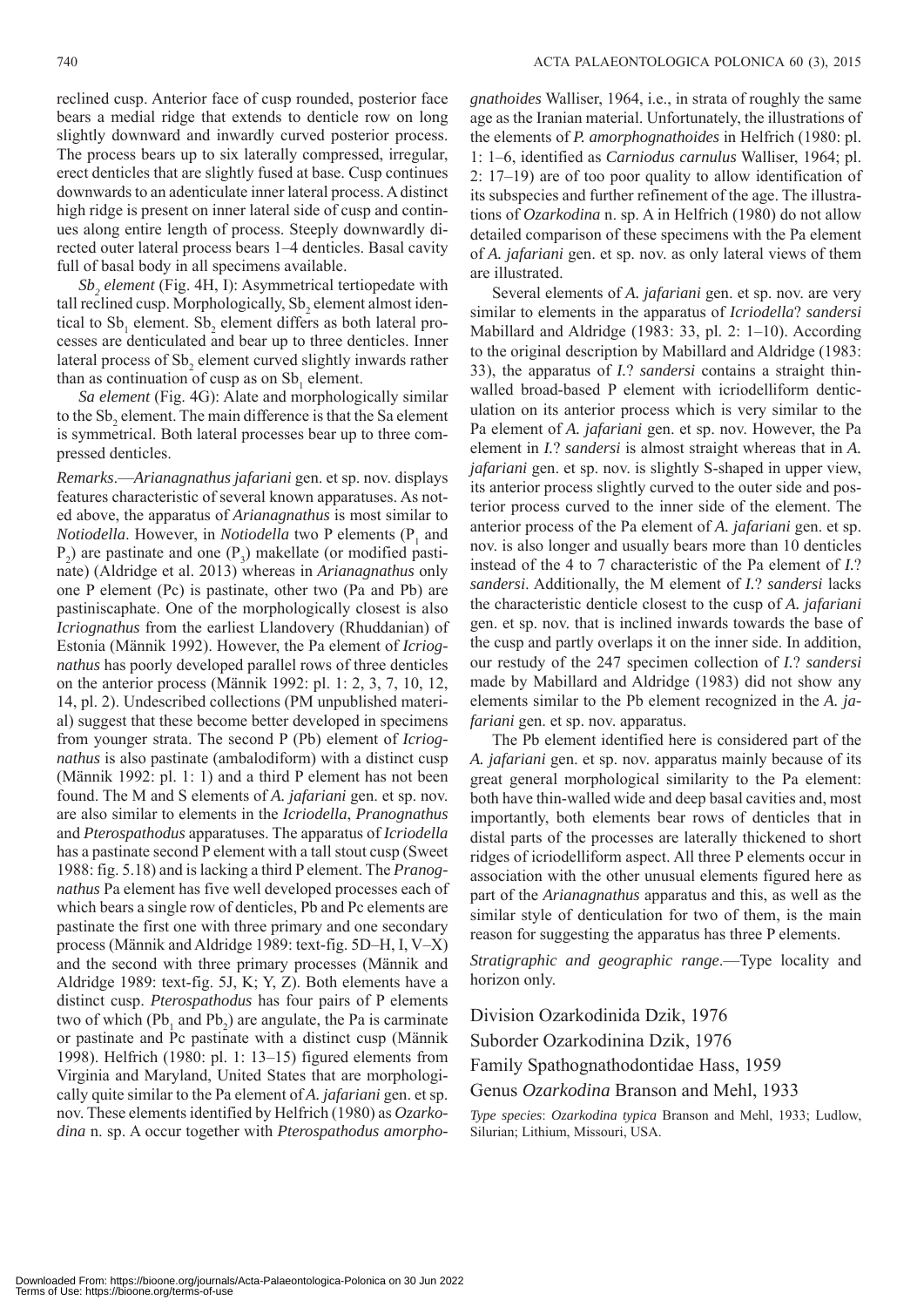#### *Ozarkodina derenjalensis* sp. nov.

Fig. 5A–I, K.

2013 *Ozarkodina* sp. nov. (aff. *Ozarkodina* sp. C Mabillard and Aldridge, 1983); Männik et al. 2013: 10, fig. 4o, P<sub>1</sub> element.

*Etymology*: After the Derenjal Mountains in the East Central Iran.

*Holotype*: NHMUK PM X 3640, P<sub>1</sub> element (Fig. 5A).

*Type locality*: A section located about 65 km north-west of Tabas, on the eastern side of the Dahaneh-e-Kolut Gorge in the Derenjal Mountains, East Central Iran; Hill B, uppermost Unit 6 (sample S12).

*Type horizon*: *Distomodus staurognathoides* Conodont Zone, Aeronian?, Llandovery, Silurian.

*Material.*—48 specimens:  $P_1$  element, 29;  $P_2$ , 11; M, 2; S<sub>3-4</sub>,  $4; S_{1-2}, 1; S_0, 1.$ 

Diagnosis.—P<sub>1</sub> element carminate with distinct inclined cusp and gap or lower denticle located just to anterior. On all elements basal cavity relatively small and round, narrow inverted zone on blades of mature specimens.

*Description.—P<sub>1</sub>* element (Fig. 5A, E, F): Carminate, blade straight, elongate with lower edge straight or nearly straight. Cusp broad and low, posteriorly inclined, slightly to posterior of mid-length of blade; gap or lower denticle just to anterior. Anterior blade higher than posterior, bearing six to seven broad, erect denticles. Posterior blade with up to six posteriorly inclined denticles, generally less prominent than those of anterior, but on smaller specimens are almost same size. Denticles less fused on juvenile (Fig.  $5E_1$ ,  $E_2$ ) and more completely fused on mature specimens (Fig.  $5A_1$ ,  $A_2$ ,  $F_1$ ). Basal cavity shallow, almost symmetrical and rounded on mature specimens (Fig.  $5A_3$ ,  $F_2$ ); more tapered to anterior and posterior on smaller specimens (Fig.  $5E_3$ ). Cavity widest below lowest denticle just anterior of cusp and extends as a narrow groove below blades with narrow inverted zone better developed to posterior but can be on both blades of larger specimens.

*P2 element* (Fig. 5B, C, G): Angulate, blade high, straight and strongly arched. Cusp prominent, posteriorly inclined, with sharp edges and lenticular section. Denticles laterally compressed, relatively short, fused at least until upper third of height, and generally decrease steadily in size distally on both processes. Upper parts of all denticles (including cusp) slightly inwardly curved. Lateral faces smooth, with weak thickening mid-blade on larger specimens creating a lenticular cross-section. Basal cavity small, slightly flared and deepest below cusp; almost symmetrical and rounded on mature specimens (Fig. 5C) but tapers to anterior and posterior on smaller specimens. Below processes cavity continues as narrow groove and becomes inverted on posterior blade of larger specimens (Fig. 5C).

*M element* (Fig. 5D): Bipennate. Cusp broken in both elements available. Preserved part of cusp asymmetrically lenticular in section; outer lateral face gently convex, inner lateral face strongly convex. Anterior process with one or two denticles. Posterior process very gently curved, bears at least six fused denticles. Cavity flared slightly inwards at base of cusp to produce small lip, continues as narrow groove below posterior process with well-developed inverted basal cavity.

*S3–4 element* (Fig. 5I): Bipennate with laterally compressed, posteriorly inclined cusp. Preserved part of posterior process in specimens available straight, bearing fused?, compressed, posteriorly inclined denticles. Anterior process curving strongly downwards and slightly inwards, bearing up to eight compressed denticles. Basal cavity shallow and narrow, slightly flared beneath cusp, and continues as narrow groove below processes. Away from cusp, below posterior process, basal cavity becomes inverted.

*S1*–*2 element* (Fig. 5H): Digyrate, cusp posteriorly inclined with ridge on inner surface producing elongated triangular section. Processes form an angle of about 90°. Anterior process with about four relatively wide, discrete, compressed and inwardly curved denticles. Posterior process bears up to eight slender denticles that are fused at least in their lower parts. Basal cavity flared more strongly on inner side below ridge on cusp; below processes cavity continues as narrow groove.

 $S<sub>0</sub> element$  (Fig. 5K): Alate, with a cusp lenticular in section with sharp lateral edges. Posterior face of cusp with wide prominent axial ridge at preserved part of base. Lateral processes slightly curved to posterior and directed quite steeply downwards making an angle of about 90º. Both processes bear at least six compressed, relatively discrete short denticles. Basal cavity flared below posterior ridge on cusp and continues below processes as narrow groove; cavity inverted below processes near base of cusp. Basal body fills cavity in single specimen available.

 $Remarks. - P<sub>1</sub>$  elements of the apparatus identified here as *Ozarkodina derenjalensis* sp. nov. bear some similarity to those described by Mabillard and Aldridge (1983: pl. 3: 9, 10) as *Ozarkodina* sp. C. However, our specimens differ by having shorter and higher blades and less prominent cusps. Based on the illustrated specimens of *Ozarkodina* sp. C the inverted basal cavity also appears to be absent on the Mabillard and Aldridge (1983) specimens.

*Stratigraphic and geographic range*.—Aeronia–Telychian (Llandovery, Silurian); Iran.

*Ozarkodina* sp. nov. (aff. *Ozarkodina* sp. A Mabillard and Aldridge, 1983)

#### Fig. 5J, L.

2013 *Ozarkodina* sp. nov. (aff. *Ozarkodina* sp. A Mabillard and Aldridge, 1983); Männik et al. 2013: 10, fig. 4h,  $P_1$  element.

*Material*.—P<sub>1</sub> element, 2 specimens from a section located about 65 km north-west of Tabas, on the eastern side of the Dahaneh-e-Kolut Gorge in the Derenjal Mountains, East Central Iran; Hill B, uppermost Unit 11 (sample S19). *Pterospathodus amorphognathoides lennarti* Conodont Zone, Telychian, Llandovery, Silurian.

*Description*.—*P1 element* (Fig. 5J, L): Carminate, straight, laterally compressed with a straight to slightly arched lower edge in lateral view. Anterior blade short and high, bears 6–7 fused and compressed denticles which are inclined to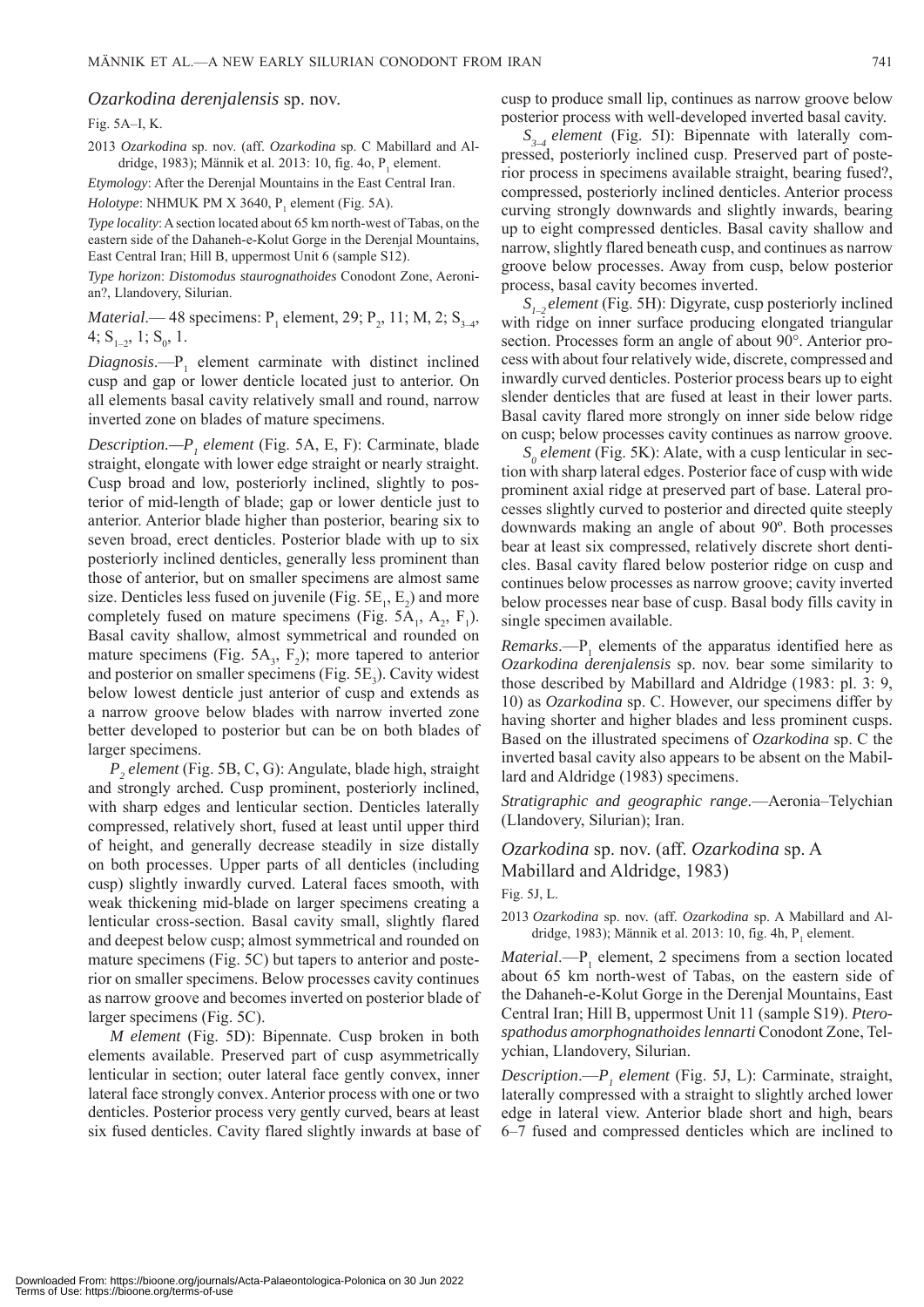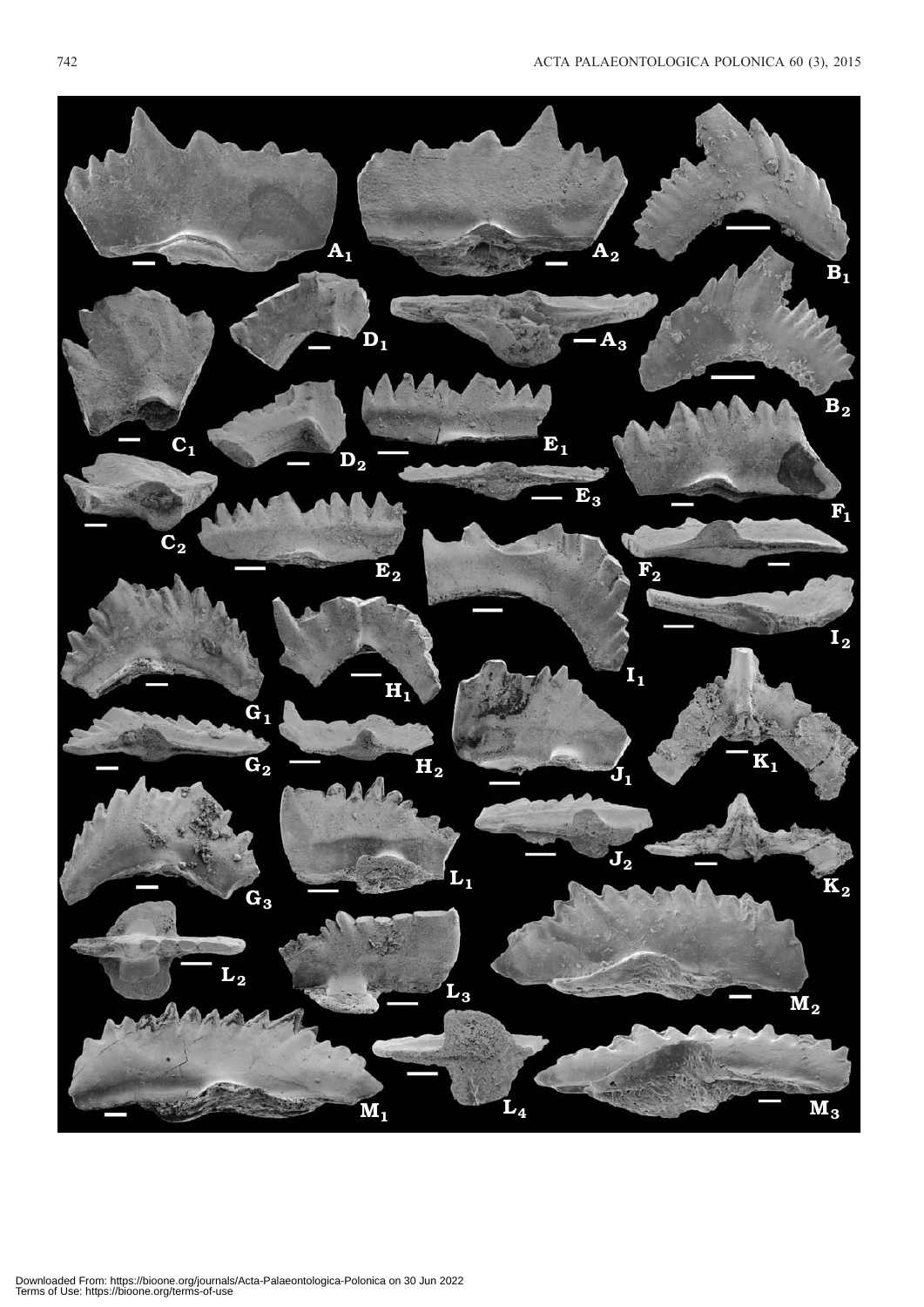posterior proximally and more erect distally. Second denticle from anterior margin about twice as wide as all other denticles on blade. Cusp indistinct as all adjacent denticles are similar in size. From immediately above basal cavity, height of denticle row decreases rapidly towards posterior margin, although this margin is not preserved on specimens available. Preserved part of posterior process bears 5 low, posteriorly inclined denticles of irregular height and width. Both processes slightly thickened mid-blade, parallel to basal margin. Basal cavity shallow, strongly flared beneath cusp with prominent asymmetrical lobes, probably extending as shallow groove beneath entire blade as well preserved basal body present below entire element.

*Remarks.—*P<sub>1</sub> elements of *Ozarkodina* sp. nov. (aff. *Ozarkodina* sp. A Mabillard and Aldridge, 1983) resemble *Ozarkodina* sp. A of Mabillard and Aldridge (1983: pl. 3: 7, 8) in general configuration only. Both taxa have short  $P_1$  elements with a high anterior blade and denticles on the posterior blade that rapidly decrease in height from the cusp. Morphological differences are evident between these two taxa. According to Mabillard and Aldridge (1983), the Pa  $(= P_1)$  element of *Ozarkodina* sp. A has 3–4 short, erect, broad denticles of subequal size on its anterior blade whereas our specimens have relatively small denticles with one considerably larger denticle in the anteriormost part of the blade. The cusp of *Ozarkodina* sp. A is broad and distinct whereas our specimens have cusps that do not differ in size from the other denticles. The P<sub>1</sub> element basal cavity of *Ozarkodina* sp. nov. (aff. *Ozarkodina* sp. A Mabillard and Aldridge, 1983) is shorter but more strongly flared than in *Ozarkodina* sp. A.

*Ozarkodina* sp. 1

Fig. 5M.

#### 2013 *Ozarkodina* sp. nov. A; Männik et al. 2013: 10, fig. 4f, P<sub>1</sub> element.

*Material*.—P<sub>1</sub> element, 1 specimen from a section located about 65 km north-west of Tabas, on the eastern side of the Dahaneh-e-Kolut Gorge in the Derenjal Mountains, East Central Iran; Hill B, Unit 7 (sample S15). *Distomodus staurognathoides* Conodont Zone, Aeronian?, Llandovery, Silurian.

*Description*.—*P1 element* (Fig. 5M): Carminate, straight, laterally thickened below denticle row, with basal margin very gently curved downwards in lateral view. Anterior blade

twice as long as posterior blade, bears 9 fused denticles which are posteriorly inclined near to cusp, becoming more erect distally. Cusp inclined to posterior and slightly higher than adjacent denticles. Posterior blade bears 5 denticles that become smaller and increasingly inclined towards posterior distally. Basal cavity flared more strongly on the inner side of the specimen and almost at mid-point of specimen; cavity completely filled with well preserved basal body.

*Remarks*.—Männik et al. (2013) suggested that this could represent a new species. As only a single  $P_1$  element of the apparatus has been found it is not possible to discuss its relation to other species of *Ozarkodina*.

#### Genus *Ctenognathodus* Fay, 1959

*Type species*: *Ctenognathus murchisoni* Pander, 1856; Wenlock, Silurian; Rootsiküla, Estonia.

#### *Ctenognathodus* sp.

Fig. 6A–D, F.

*Material.*— 5 specimens:  $P_1$  element, 1;  $P_2$ , 1;  $S_{1-2}$ , 2;  $S_0$ ?, 1; from a section located about 65 km north-west of Tabas, on the eastern side of the Dahaneh-e-Kolut Gorge in the Derenjal Mountains, East Central Iran; Hill B, uppermost Unit 11 (sample S19). *Pterospathodus amorphognathoides lennarti* Conodont Zone, Telychian, Llandovery, Silurian.

*Description.—P<sub>1</sub>* element (Fig. 6A): Carminate with straight, thick blade and basal margin gently curved downwards in lateral view. Denticles broad, discrete and triangular in lateral view with V-shaped gaps between them. Only anterior blade preserved. Narrow, groove-like basal cavity below entire preserved part of blade with narrow inverted zone.

*P2 ? element* (Fig. 6F): A single fragment representing base of cusp and part of blade just below it. Posteriorly inclined cusp laterally compressed with sharp anterior and posterior edges and bears a distinct longitudinal ridge in mid-part of the inner lateral face. Other face of cusp smooth and slightly convex.

*S1–2 element* (Fig. 6B, C): Digyrate. Cusp with sub-lenticular section that is almost sub-circular in larger specimens but with distinct anterior and weak posterior ridges. Anterior process mainly straight but slightly twisted and curved inwards distally. Anterior process bears up to 5 laterally slightly compressed, discrete widely spaced denticles with sharp

Fig. 5. Ozarkodinid conodonts from the late Llandovery part of the Niur Formation of the Derenjal Mountains, East Central Iran, Hill B. **A**–**I**, **K**. *Ozarko-*→ *dina derenjalensis* sp. nov.  $\mathbf{A}$ ,  $\mathbf{E}$ ,  $\mathbf{F}$ . P<sub>1</sub> elements.  $\mathbf{A}$ . Sinistral element, NHMUK PM X 3640, in outer lateral  $(A_1)$ , inner lateral  $(A_2)$ , and lower  $(A_3)$  views, sample S12. **E**. Dextral element, NHMUK PM X 3644, in outer lateral  $(E_1)$ , inner lateral  $(E_2)$ , and lower  $(E_3)$  views, sample S15. **F**. Sinistral element, NHMUK PM X 3645, in outer lateral  $(F_1)$  and lower  $(F_2)$  views, sample S12. **B**, **C**, **G**. P<sub>2</sub> elements. **B**. Sinistral element, NHMUK PM X 3641, in outer lateral  $(B_1)$  and inner lateral  $(B_2)$  views, sample S15. **C**. Dextral element, NHMUK PM X 3642, in inner lateral  $(C_1)$  and lower  $(C_2)$  views, sample S12. **G**. Dextral element, NHMUK PM X 3646, in inner lateral  $(G_1)$ , lower  $(G_2)$ , and outer lateral  $(G_3)$  views, sample S15. **D**. Dextral M element, NHMUK PM X 3643, in inner lateral (D<sub>1</sub>) and lower (D<sub>2</sub>) views, sample S15. **H**. Sinistral S<sub>1-2</sub> element, NHMUK PM X 3647, in inner lateral (H<sub>1</sub>) and lower (H<sub>2</sub>) views, sample S15. **I**. Dextral S<sub>3-4</sub> element, NHMUK PM X 3648, in inner lateral  $(I_1)$  and lower  $(I_2)$  views, sample S15. **K**. S<sub>0</sub> element, NHMUK PM X 3650, in posterior (K<sub>1</sub>) and lower (K<sub>2</sub>) views, sample S15. **J**, **L**. *Ozarkodina* sp. nov. (aff. *Ozarkodina* sp. A Mabillard and Aldridge, 1983). **J**. Dextral P<sub>1</sub> element, NHMUK PM X 3649, in outer lateral  $(J_1)$  and lower  $(J_2)$  views, sample S19. **L**. Dextral P<sub>1</sub> element, NHMUK PM X 3596, in outer lateral  $(L_1)$ , upper  $(L_2)$ , inner lateral  $(L_3)$ , and lower  $(L_4)$  views, sample S19. **M**. *Ozarkodina* sp. 1, sinistral P<sub>1</sub> element, NHMUK PM X 3595, in inner lateral  $(M_1)$ , outer lateral  $(M_2)$ , and lower  $(M_3)$  views, sample S15. Scale bars 0.1 mm.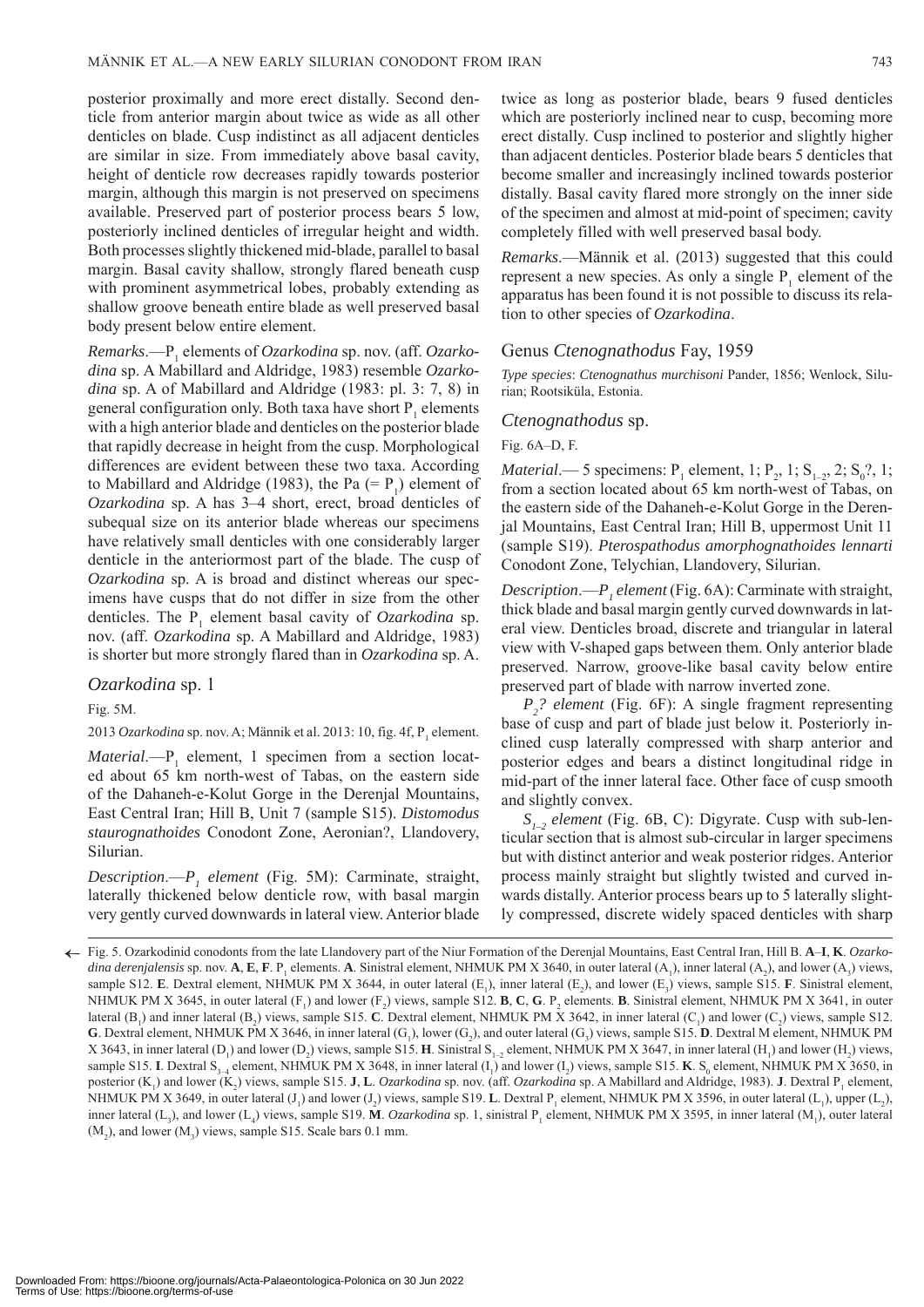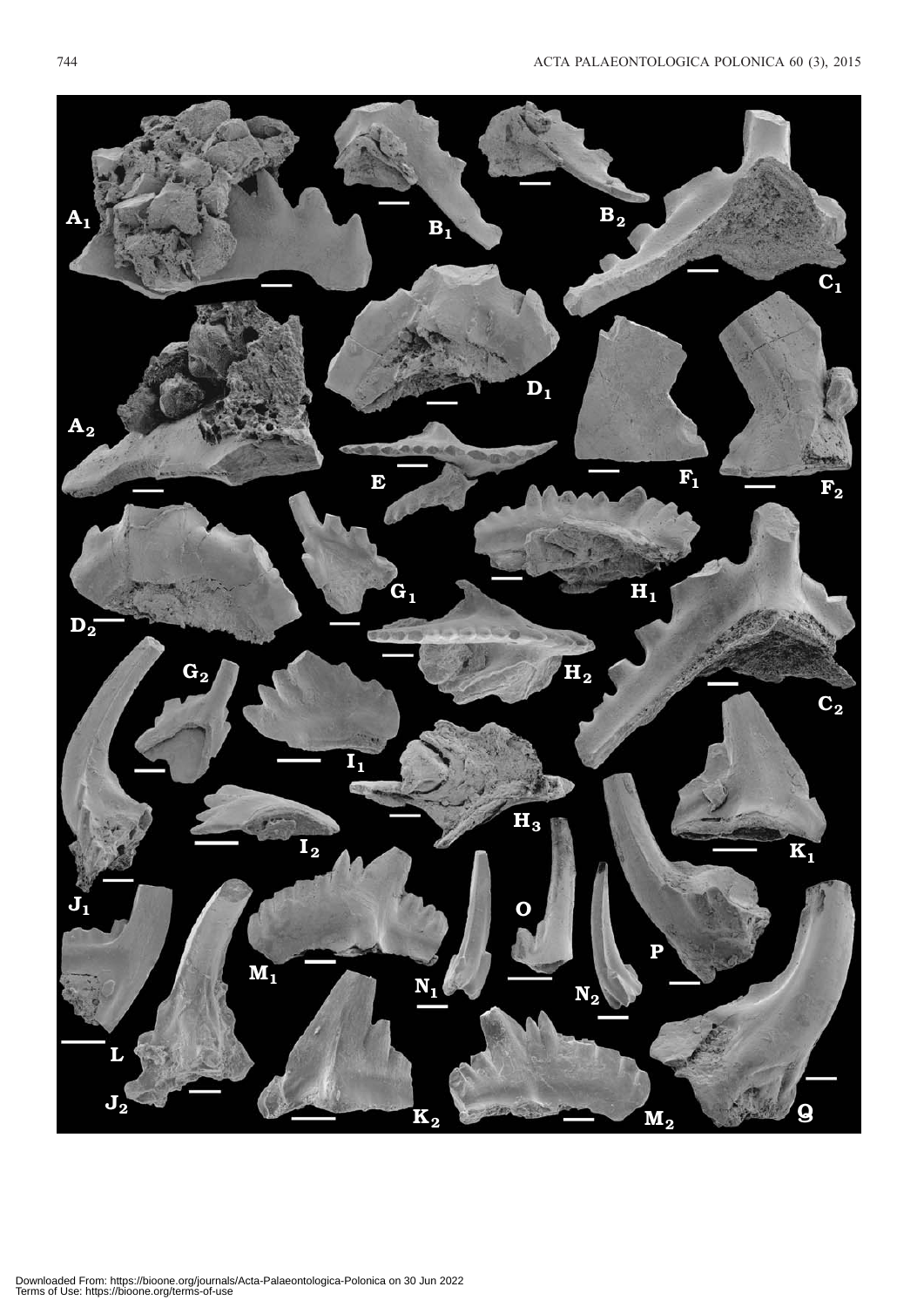edges, lenticular sections, and wide U-shaped gaps between them. Denticles decrease rapidly in width (?and height) from cusp towards distal end of process. Posterior process almost missing in both specimens available. Basal cavity filled with well preserved basal body below cusp and part of anterior process. At end of anterior process basal body is missing. Here cavity is narrow and a separate pit is visible below final denticle (Fig.  $6C_1$ ).

*S0 ?element* (Fig. 6D): Alate. Only short parts of lateral processes preserved bearing discrete, slightly compressed denticles separated by U-shaped gaps. Cusp broken off but sub-circular in section at base. Basal cavity widest beneath cusp, with anteriorly and posteriorly flared lips better developed to posterior. Basal cavity completely filled with basal body.

*Remarks*.—The apparatus is poorly represented and the element available poorly preserved. However, the general morphology of specimens available (robustness, discrete laterally more or less compressed denticles, etc.) suggest that this apparatus, most probably, belongs to *Ctenognathodus*.

### Conclusions

Presented here is a description of a new genus and species of conodont, *Arianagnathus jafariani* gen. et sp. nov., that appears to back up the idea that icrion bearing apparatuses can have three pairs of P elements as shown by Aldridge et al. (2013). *A. jafariani* gen. et sp. nov. but also *Ozarkodina derenjalenis* sp. nov. and *Ozarkodina* sp. nov. (aff. *Ozarkodina* sp. A Mabillard and Aldridge, 1983) seem to have possible closest relatives in Avalonia, in the Marloes Bay section, SW Dyfed, Wales (Mabillard and Aldridge 1983). Several other conodont taxa found in the Llandovery part of the Deren-

← Fig. 6. Ozarkodonid and prioniodontid conodonts from the late Llandovery part of the Niur Formation of the Derenjal Mountains, East Central Iran, Hill B. All specimens from sample S19, except J, P, Q, sample S12. **A–D**, **F**. *Ctenognathodus* sp. **A**. P<sub>1</sub> element, NHMUK PM X 3651, in lateral  $(A_1)$  and lower  $(A_2)$  views. **B**, **C**.  $S_{1-2}$  elements. **B**. Dextral element, NHMUK PM X 3652, in inner lateral  $(B_1)$  and lower  $(B_2)$  views. **C**. Sinistral element, NHMUK PM X 3653, in lower  $(C_1)$  and inner lateral  $(C_2)$  views. **D**. S<sub>0</sub> element, NHMUK PM X 3654, in posterior  $(D_1)$  and anterior  $(D_2)$ views. **F**. Dextral  $P_2$  element, NHMUK PM X 3656, in outer lateral  $(F_1)$  and inner lateral (F<sub>2</sub>) views. **E**, **G-I**, **K-O**. *Pterospathodus amorphognathoides lennarti* Männik, 1998. **E**, **H**. Sinistral Pa elements. **E**. NHMUK PM X  $3655$ , in upper view. **H**. NHMUK PM X 3598, in inner lateral  $(H_1)$ , upper  $(H_2)$ , and lower  $(H_3)$  views. **G**. Sinistral Sc<sub>1</sub> element, NHMUK PM X 3657, in inner  $(G_1)$  and outer  $(G_2)$  lateral views. **I**. Sinistral Pb<sub>2</sub> element, NHM PM X 3597, in outer lateral  $(I_1)$  and lower  $(I_2)$  views. **K**. Dextral Pc element, NHMUK PM X 3659, in inner  $(K_1)$  and outer  $(K_2)$  lateral views. **L**. Dextral Sc<sub>2</sub> element, NHMUK PM X 3660, in inner lateral view. **M**. Dextral Pb<sub>1</sub> element, NHMUK PM X 3599, in outer  $(M_1)$  and inner  $(M_2)$  lateral views. **N**. Sinistral  $Sb_2$  element, NHMUK PM X 3661, in posterior  $(N_1)$  and inner lateral (N<sub>2</sub>) views. **O**. Carnuliform element, NHMUK PM X 3662, in lateral view. **J**, **P**, **Q**. *Distomodus staurognathoides* (Walliser, 1964). **J**. Sa element, NHMUK PM X 3658, in lateral  $(J_1)$  and posterior  $(J_2)$  views. **P**. Dextral Sb element, NHMUK PM X 3663, in outer lateral view. **Q**. Sinistral Sc element, NHMUK PM X 3664, in outer lateral view. Scale bars 0.1 mm.

jal section are cosmopolitan and indicate that the described material comes from strata of late Aeronian–mid Telychian age (Männik et al. 2013; this paper). Some new material described here is based on small collections and as a result we have continued to leave it in open nomenclature. Collecting more material from the Niur Formation in Iran can possibly answer some of the questions that remain regarding these taxa as well as determining whether the *Arianagnathus* gen. nov. apparatus has 17 elements. The collections described here are significant as this area of the world has been little studied for conodonts. The new taxa described here have potential for future biostratigraphical work but also to answer questions regarding the Lower Palaeozoic palaeogeographical history of this important region.

## Acknowledgements

VH was assisted by Leonid E. Popov (National Museum of Wales, Cardiff, UK) and Mansoureh Ghobadi Pour (Golestan University, Gorgan, Iran) in the field. Constructive reviews were provided by James Barrick (Texas Tech University, Lubbock, USA) and Jerzy Dzik (Institute of Paleobiology, Warsaw, Poland). PM was supported by Estonian Science Foundation (grant no. 8907). His visit to the NHM in March 2010, and the use of the SEM to study conodonts, was financed by the SYNTHESYS Project GB-TAF-294.

### References

- [Aldridge, R.J., Murdock, D.J.E., Gabbott, S.E., and Theron, J.N. 2013. A](http://dx.doi.org/10.1111/j.1475-4983.2012.01194.x)  17-element conodont apparatus from the Soom Shale Lagerstätte (Upper Ordovician), South Africa. *Palaeontology* 56: 261–276.
- Armstrong, H.A. 1990. Conodonts from the Upper Ordovician–Lower Silurian carbonate platform of North Greenland. *Bulletin Grønlands Geologiske Undersøgelse* 159: 1–151.
- Bateson, W. 1886. The ancestry of the Chordata. *Quarterly Journal of Microscopical Science* 26: 535–571.
- Branson, E.B. and Mehl, M.G. 1933. Conodonts from the Bainbridge (Silurian) of Missouri. *University of Missouri Studies* 8: 39–52.
- Cooper, B.J. 1975. Multielement conodonts from the Brassfield Limestone (Silurian) of southern Ohio. *Journal of Paleontology* 49: 984–1008.
- Copeland, M.J. 1974. Silurian ostracoda from Anticosti Island, Quebec. *Geological Survey of Canada Bulletin* 241: 1–133.
- [Cramer, B.D., Brett, C.E., Melchin, J.M., Männik, P., Kleffner, M.A., Mc-](http://dx.doi.org/10.1111/j.1502-3931.2010.00234.x)Laughlin, P.I., Loydell, D.K., Munnecke, A., Jeppsson, L., Corradini, C., Brunton, F.R., and Saltzman, M.R. 2011. Revised correlation of Silurian Provincial Series of North America with global and regional chronostratigraphic units and  $\delta^{13}C_{\text{cath}}$  chemostratigraphy. *Lethaia* 44: 185–202.
- Donoghue, P.C.J., Purnell, M.A., Aldridge, R.J., and Zhang, S. 2008. The interrelationships of "complex" conodonts (Vertebrata). *Journal of Systematic Palaeontology* 6: 119–153.
- Dzik, J. 1976. Remarks on the evolution of Ordovician conodonts. *Acta Palaeontologica Polonica* 21: 395–455.
- Dzik, J. 1991. Evolution of oral apparatuses in the conodont chordates. *Acta Palaeontologica Polonica* 36: 265–323.
- [Eichenberg, W. 1930.Conodonten aus dem Culm des Harzes.](http://dx.doi.org/10.1007/BF03044446) *Paläontologische Zeitschrift* 12: 177–182.
- Fay, R.O. 1959. Generic and subgeneric homonyms of conodonts. *Journal of Paleontology* 33: 195–196.
- Flügel, H.W. and Saleh, H. 1970. Die paläozoischen Korallenfauna Ost-